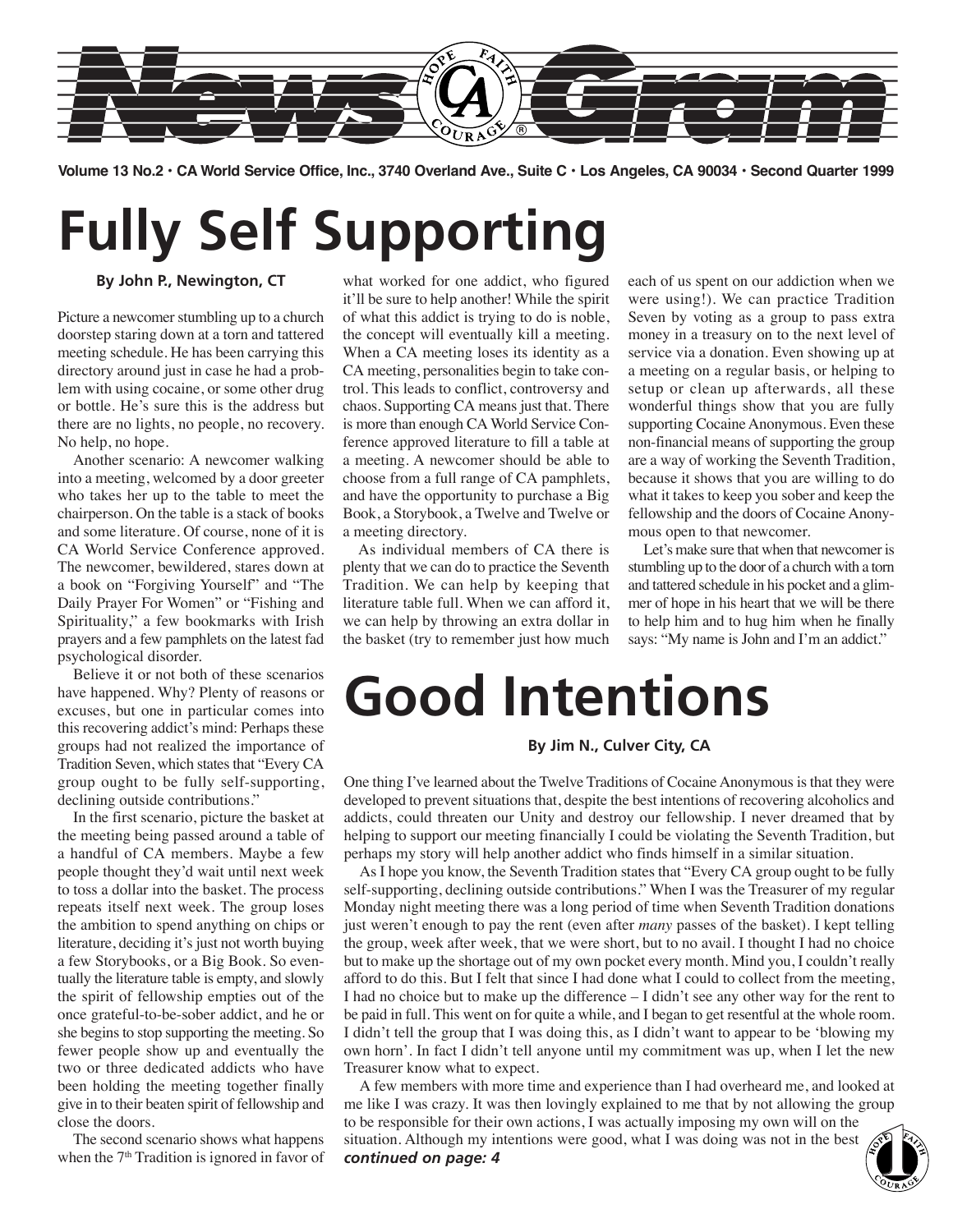#### **CAWS Board of Trustees**

Walter J., Chairperson/Atlantic South Regional Trustee Baton Rouge, LA

> Susan T., WSO Trustee West Hills, CA

Meredith A., World Service Trustee Burbank, CA

> Barbara B., Trustee at Large New York, NY

Joe S., Pacific South Regional Trustee Orange, CA

Andy W., Pacific North Regional Trustee West Linn, OR

Steve A., Southwest Regional Trustee Tempe, AZ

Scott S., Midwest Regional Trustee West Allis, WI

Amy B., Atlantic North Regional Trustee New York, NY

#### **CAWSO Board of Directors**

Scott S., Chairperson Los Angeles, CA

Jeff S., Vice-Chairperson Los Angeles, CA

Kevin M., Secretary Los Angeles, CA

Mary H., Director Culver City, CA

Steve E., Director Culver City, CA

Susan T., Director/WSO Trustee West Hills, CA

Meredith A., Director/World Service Trustee Burbank, CA

Joe S., Director/Pacific South Regional Trustee Orange, CA

> Joy H./Treasurer Los Angeles, CA

#### **CAWSO Personnel**

Mary K. Hukill Office Manager

Joe Burleigh Office Assistant

Daniella Schuster Office Assistant

Ana Robles Shipping Coordinator

#### **NewsGram Staff**

Steve E. **Editor** 

#### Mary K. Hukill Co-Editor

*"NewsGram" is a quarterly publication of the World Service Office of Cocaine Anonymous. It is intended solely for the information of members of the fellowship of Cocaine Anonymous. Any unauthorized publication or duplication is prohibited. Send all mail to: NewsGram, c/o CAWSO, Inc., 3740 Overland*

*Avenue - Suite C, Los Angeles, CA 90034, E-mail: cawso@ca.org, Fax (310) 559-2554* **2** *or call (310) 559-5833.*

### **A Note from the WSO**

Well, it's off to Milwaukee for the 1999 World Service Convention. We at the Office are getting ourselves ready for a fun-filled long weekend with many hundreds (thousands?) of our friends. The hotel is something special according to the locals, and so far the weather is looking good for the outdoor events.

The Office is also working on making sure that everything is ready for the second annual World Service Forum. A change in the usual format for the World Service Convention, this Forum was added for the first time in Denver and (after a hiatus of one year) will reappear at the Milwaukee Convention. The Forum is designed to give CA members an opportunity to meet people from the different areas of World Service, learn a little about the service structure and to ask any questions that might arise. And let's not forget a special acknowledgment to the CAWS '99 Committee for a job well done. Already the next Convention, Arizona 2000, is benefiting from the efforts of this Committee.

The Office has embarked on numerous projects since last September, many of which were suggested by Delegates to the Conference. Events related to service will take place at the Convention and the members of the World Service Office Board will be in attendance. All of the Conference Committees will meet at the Convention to continue the work done throughout the year between Conferences. Members of the Office Board will be reporting at the Convention on the efforts made to comply with the requests from the Delegates.

The principle for this edition of the Newsgram is Hope. More than "hope you have a good time," we here at the Office have Hope in our hearts that the work we do is of benefit to the maximum number of addicts.

The Board adopted a theme for this Newsgram, the Seventh Tradition which states: "Every CA group ought to be fully self-supporting, declining outside contributions." The finances of CAWSO, Inc. are healthy today because of your help. The goals we set or anticipated at the Conference in 1997 are generally being met. Our overriding goal is to be able to meet a greater percentage of our expenses via the contributions made by the Fellowship rather than relying on revenues from sales and the Convention. We are including a number of suggestions to improve the collection of Seventh Tradition contributions at all levels of the CA service structure. This Fellowship is ours. If we want to keep growing both individually and collectively we must work towards improving the health, in all senses of the word, of the Fellowship. While considering all of the Traditions, including the Seventh, we try always to remember the first Tradition:

"Our common welfare should come first; personal recovery depends upon CA unity." We wish each and every one of our readers a serene and delightful summer and hope (there's that word again) to see you at a meeting or event soon.

In love and service,

The WSO

#### **Attention: CA Hotline Chairs**

If your hotline number covers other area codes, please let the World Service Office know. The other area codes will be added to your hotline number for referencing purposes in the 800 # computer. Please phone (310) 559-5833, Fax (310) 559-2554 or e-mail cawso@ca.org.

The NewsGram is always looking for submissions! If you have ideas, cartoons, poems, stories or any other recovery or service related material that you would like considered for publication in future issues of the NewsGram, please forward with written permission and your original work to: NewsGram Editor, c/o CAWSO, Inc., 3740 Overland Avenue - Suite C, Los Angeles, CA 90034. Remember, we receive a lot of contributions, so your submission may not be selected, or at least not right away. You may see it in an upcoming issue!

Name \_\_\_\_\_\_\_\_\_\_\_\_\_\_\_\_\_\_\_\_\_\_\_\_\_\_\_\_\_\_\_\_\_\_ Phone Number ( )\_\_\_\_\_\_\_\_\_\_ Address \_\_\_\_\_\_\_\_\_\_\_\_\_\_\_\_\_\_\_\_\_\_\_\_\_\_\_\_\_\_\_\_\_\_\_\_\_\_\_\_\_\_\_\_\_\_\_\_\_\_\_\_\_\_\_\_\_\_\_\_\_\_

City \_\_\_\_\_\_\_\_\_\_\_\_\_\_\_\_\_\_\_\_\_\_\_\_\_\_\_\_\_\_\_\_ State\_\_\_\_\_\_\_\_ Zip \_\_\_\_\_\_\_\_\_\_\_\_\_\_ I herby give CAWSO, Inc., and NewsGram express permission to reprint my original work entitled: \_\_\_\_\_\_\_\_\_\_\_\_\_\_\_\_\_\_\_\_\_\_\_\_\_\_\_\_\_\_\_\_\_\_\_\_\_\_\_\_\_\_\_\_\_\_\_\_\_\_\_\_\_\_\_\_\_\_\_\_\_\_\_\_\_\_\_\_

in any future publication. I understand materials submitted may be edited for publication or may not be used, at the discretion of the Editors. Original work cannot be returned. All future publication rights remain those of author. Signature \_\_\_\_\_\_\_\_\_\_\_\_\_\_\_\_\_\_\_\_\_\_\_\_\_\_\_\_\_\_\_\_\_\_\_\_\_\_\_\_\_\_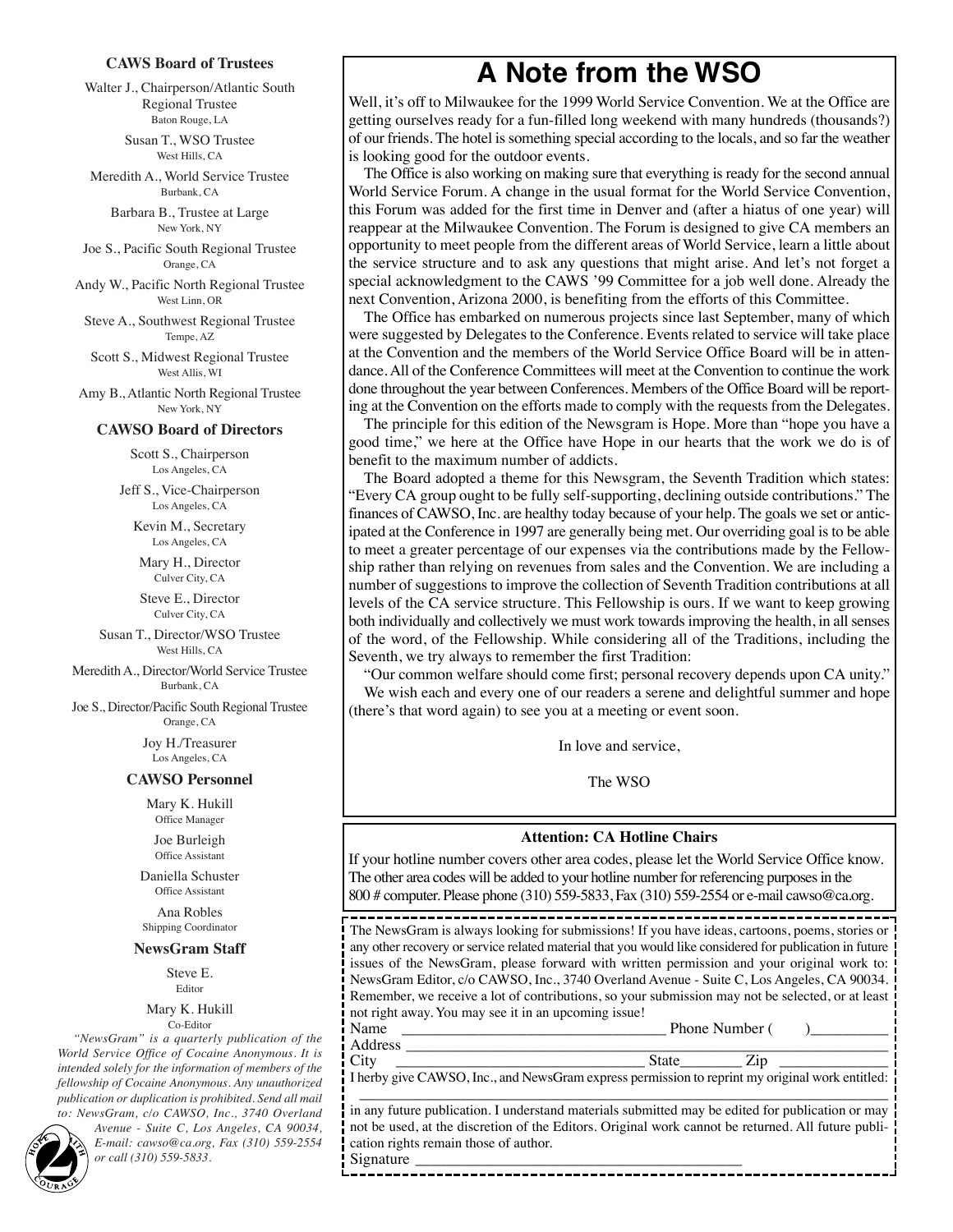# **CALENDAR OF EVENTS**

### **May 27th-31st, 1999**

### **GREATER THAN OURSELVES**

15th Annual Cocaine Anonymous World Service Convention Milwaukee Hilton: for reservations call (414) 271-7250 or (800) HILTONS. Ask for CAWS '99 Convention rate. Room reservation cut-off is May 2, 1999. Contacts: Marty G. (414) 744-1546, Joanne G. (414) 524-7801 or Karmen K. (414) 545-0372

### **June 12th &13th, 1999**

UNITY DAYS X1-OUR COMMON BOND The Weston Plaza. 1350 Blue Lakes Blvd. N., Twin Falls, Idaho 83301

For rooms reservations call hotel at 1-800-333-7829 Contacts: Rose J. (208) 734-5807 or Susan T. (208) 734-7242

### **July 2nd-5th, 1999**

NEW YORK AREA SUMMER CONVENTION Holiday Hills Conference Center, Pawling, New York Contact: CANY Office (212) 929-7300

### **July 2nd-5th, 1999**

13TH ANNUAL ARIZONA AREA CONVENTION Embassy Suites Hotel, 2577 W. Greenway Rd. Phoenix, AZ 1-800-527-7715 Contacts: Randall O. (602) 951-6133, Audra F. (602) 203-3493 Early Registration 6/1/99

### **July 16th-18th,1999**

CELEBRATING 10 YEARS OF COCAINE ANONYMOUS IN ARKANSAS City Center Plaza Hotel. 617 S. Broadway, Little Rock, Arkansas 72201

Contacts: Sonny M. (501) 955-2082 or Norith E. (501) 568-323

### **July 30th-August 1st, 1999**

2ND ANNUAL ALBERTA AREA CONVENTION, in Edmonton, Canada. Contacts: Paulette F. (403) 456-4206 or Parcy O. (403) 435-9345. Golf Championship Tournament.

### **August 13th-15th, 1999**

13TH QUEBEC REGIONAL BILINGUAL CONVENTION OF CA Institut d'hotellerie du Quebec at Montreal, Quebec, Canada Contacts: Gaetane L. or Suzy L. (514) 527-0657

### **August 20th & 21st, 1999**

2ND MONROE District Anniversary Travelodge, 2102 Louisville Ave., Monroe, LA. (318) 325-5851 Contact: James L. or Shawn M. (318) 387-3481 or Steve V. (318) 396-7235

### **August 27th - 29th, 1999**

3RD ANNUAL COCAINE ANONYMOUS OF THE GREATER MO AREA–"Show Me Recovery" Holiday Inn Select Downtown St. Louis, Missouri (800) 289-8338 Ask for "Show Me Recovery" for special rates. Contacts: St. Louis: Allen B. (314) 582-1716, Kansas City: Ellen U. 816-931-2077

### **September 9th - 12th, 1999**

BIG SUR - ENITY '99 Central CA Area Ventana Campgrounds, Big Sur, CA Contacts: 800-357-1488

### **September 10th-12th, 1999**

CANOLA '99 3rd Ever District Service Convention Landmark Hotel New Orleans, LA. For reservations call 1-800- 277-7575. Room reservation cut-off date is August 15th, 1999 Contact: Cindy R. (504) 486-6712 or e-mail at no2caine@yahoo.com

### **September 30th-October 3rd, 1999**

ROCKIES X CONVENTION. Recovery in the Rockies. The Yarrow Hotel, Park City, UTAH Contacts: Debbie P. (801) 612-0375 or William H. (801) 269-9654 Web Site: www.caofutah.com

### **October 8th-10th, 1999**

WASHINGTON STATE CA CONVENTION Holiday Inn, Everett, WA. 1-800-465-4329

### **November 5th-7th, 1999**

11th ANNUAL MIDWEST REGIONAL CONVENTION Radisson Hotel Cleveland Southwest, 7230 Engle Road, Middleburg Heights, OH 44130. 1-800-333-3333. Contacts: Terry B. (216) 231-1517, Denisse D. (216) 475-6035 or Rick D. (216) 281-5504

*If you are having a Regional, Area or District Cocaine Anonymous Event, please let us know. We can list your event in the NewsGram. Submission deadline is 30 days prior to the publication of each NewsGram. Publication dates are: February 1, May 1, August 1, and November 1. We will publish up to a year in advance, and continue the listing until the event. Submissions will be published at the discretion of the editor and/or the World Service Office Board of Directors.*

### *Submissions should be made to:*

*ATTN: The NewsGram c/o CAWSO, Inc. 3740 Overland Avenue – Suite C Los Angeles, CA 90034-6337 (310) 559-2554 FAX* 

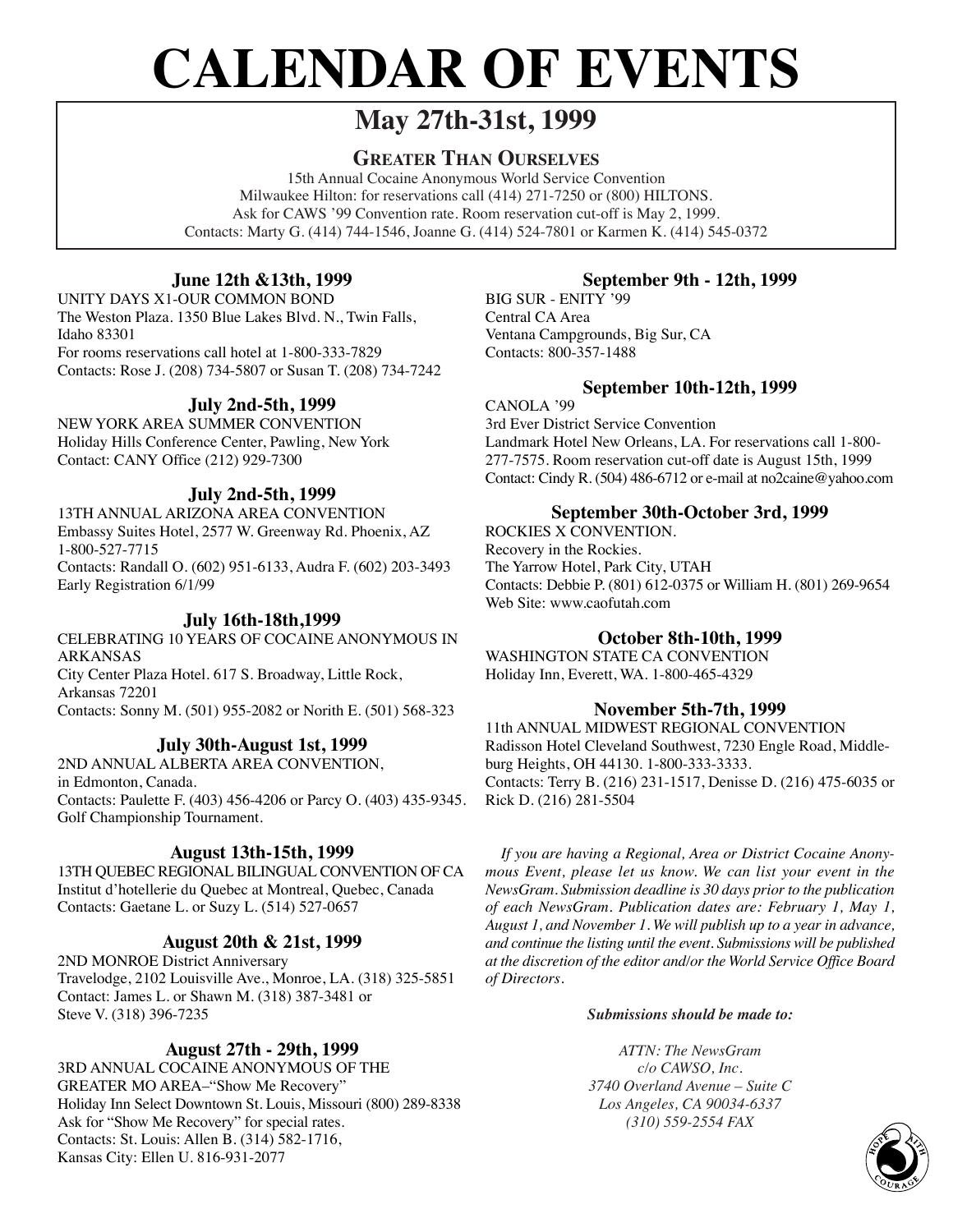# **\$14<sup>00</sup> & Counting** Good Intentions... **Happy Birthday To Me – And Thank You, CA!**

### **By Scott S., Southern California**

"… happy birthday to you, happy birthday to you… KEEP COMING BACK!" (APPLAUSE)

"Thank you very much. My name is Scott and I am an addict."

#### *"HI SCOTT!! "*

"I want to give my candle to a newcomer tonight and hope that he will bring it back in a year to take a cake with me…Whew… another year. I have a lot to be grateful for at this time in my sobriety, especially the fact that CA was here for me when I came in."

Those of us who have been around long enough to celebrate a year (or years) of sobriety know what a momentous occasion these anniversaries are. Here in Southern California we celebrate these dates as "sobriety birthdays," complete with cakes, candles, singing and applause. I know that in other areas the form of celebration differs, but the occasions being celebrated are equally important.

I truly believe that if it wasn't for CA I wouldn't have stayed around long enough to get the message of recovery. That message came to me from a group of people sitting in a circle at a meeting on a Wednesday night. They read some things, they announced some other things (heck, I don't remember much of that time) and then began talking - or sharing, as they called it.

The group was there because someone brought a meeting format from L.A. with the readings and then started a meeting. There wasn't much else in those days - money and organization were both lacking. What got the

Fellowship from those humble beginnings to now took a lot of effort, 12th Step work and, yes, money.

I bring up money because I have been shown an additional way to give thanks to CA each and every year I take a cake. Every year now I send a check to Cocaine Anonymous World Service for \$1.00 multiplied by each year of sobriety. I was taught that the celebration for each year's sobriety (after the first one) was for those who followed; to show that it can be done. In that vein (no pun intended) I want to remember that the message is transmitted in more ways than what I personally can share in my 12th Step.

People are finding us through our Book, our literature, our national hotline, our NewsGram and the internet too. None of this comes free, and if I accept that it is the newcomer who is the lifeblood of this Fellowship then it is necessary (or suggested if you like) for me to financially support the Fellowship's efforts to reach that newcomer. I found the suggestion (nope, this isn't an original idea) that I share my celebration with the Fellowship with a "buck per year" an idea that felt right. Next time you're at a CA convention or other gathering with a "sobriety countdown", take a minute to imagine just how much money could be raised if everyone attending were to make such a birthday donation.

I want to thank all of you for my sobriety today and hope that each of you will find it in your hearts to give back to the Fellowship what was so "freely" given to you.

Thank you for letting me share...

# **HELLO**

### **By Joy H.**

I was asked by the CAWSO Board to introduce myself to the fellowship as a new Board member.

My name is Joy H. and I am the new CAWSO Board Treasurer.

I have been involved in CA service since 1989. I started my service in the San Gabriel/Pomona Valley. I started out in Special Events, and moved my way up to Area Treasurer. In August 1998, I was asked to submit my Resumé to the World Service Office. Just so the fellowship knows, I have a Bachelor's Degree in accounting and work as a Bookkeeper. I will be 13 years sober in March. Service has been the one thing in my sobriety that has been consistent and helped me to stay sober.

I thoroughly enjoyed meeting all of you at the Conference '98 in Culver City, CA, and I am looking forward for the opportunity of seeing you individually at the CAWS '99 Milwaukee Convention. **4**

### *continued from page: 1*

interest of the meeting. My actions had not been an example of God's will being expressed through our group conscience.

It was explained to me that it was not my responsibility to make up the difference so that the rent would be met, and that perhaps my ego had gotten the better of me, even though I didn't see it at the time. You see, if I know that it's not within my power, and that it's not my job, to keep anyone sober, it's also not my job to cover the rent for a meeting. I have since figured out that what I should have done was:

a) continue to let the meeting know what the situation was **(do the footwork**); and b) step back, and let things happen (**stay out of the results**).

I still attend this meeting every Monday, and I continue to learn about faith, trust and staying out of God's way on a daily basis.



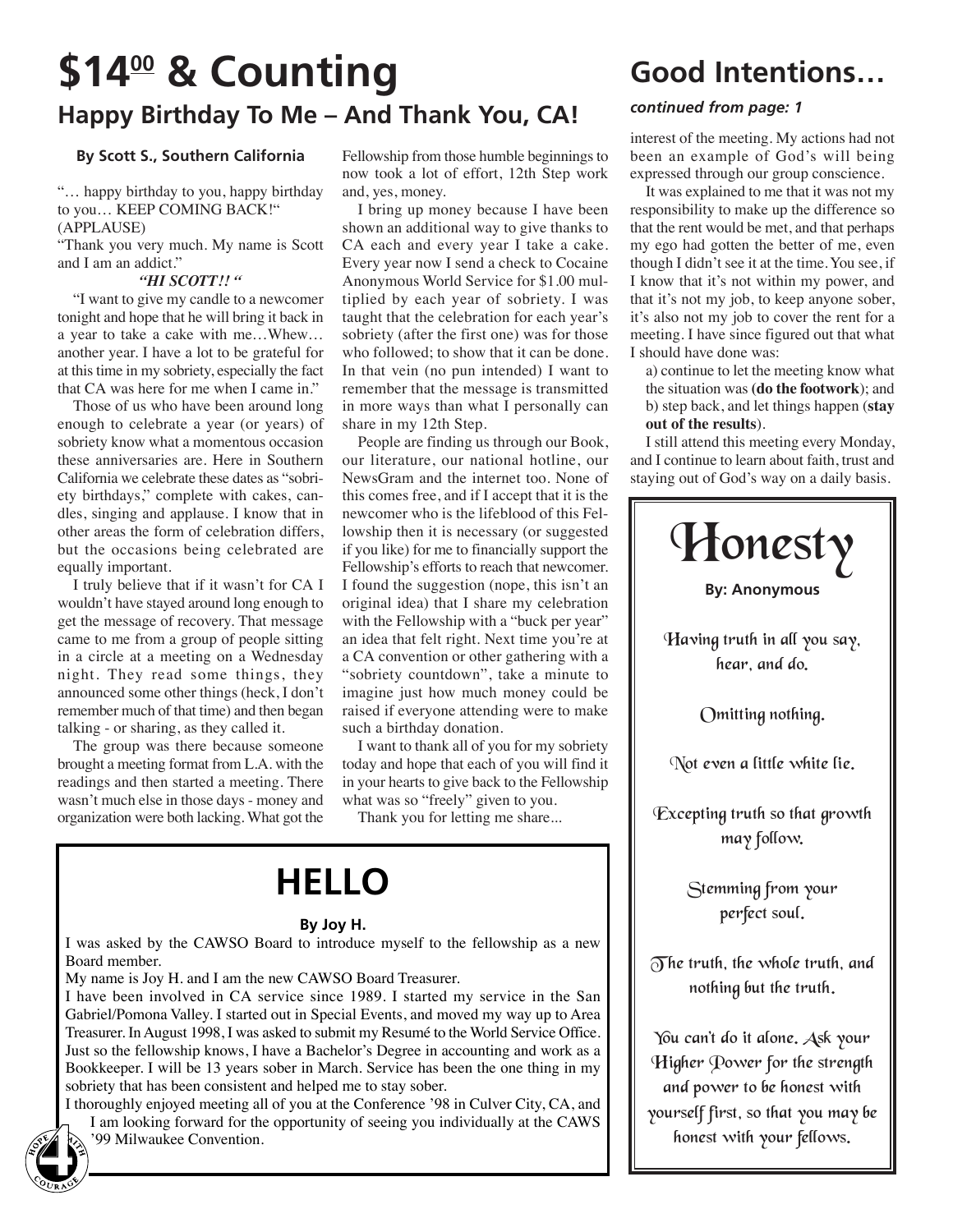

# **CA Comes of Age Phoenix 2000 World Service Convention May 25th-29th, 2000 Phoenix, Arizona**

### *Relax in the Valley of the Sun Celebrate Recovery and Join Us as We turn the Page to a New Millennium*

**The CA World Service Convention will be held at The Scottsdale Plaza Resort**

- 40 beautifully landscaped acres
- Spanish Mediterranean architecture
	- Five Sparkling Swimming Pools
		- Three Spas
		- Five Tennis Courts
	- Excursion to Mystical Sedona
- Championship Golf Courses nearby

**For Further Information Contact:** Randy G.: (480) 389-8842 Michael C.: (602) 274-7875 Diane D.: (602) 246-6843

*If you didn't make 1990 Don't Miss 2000* **5**

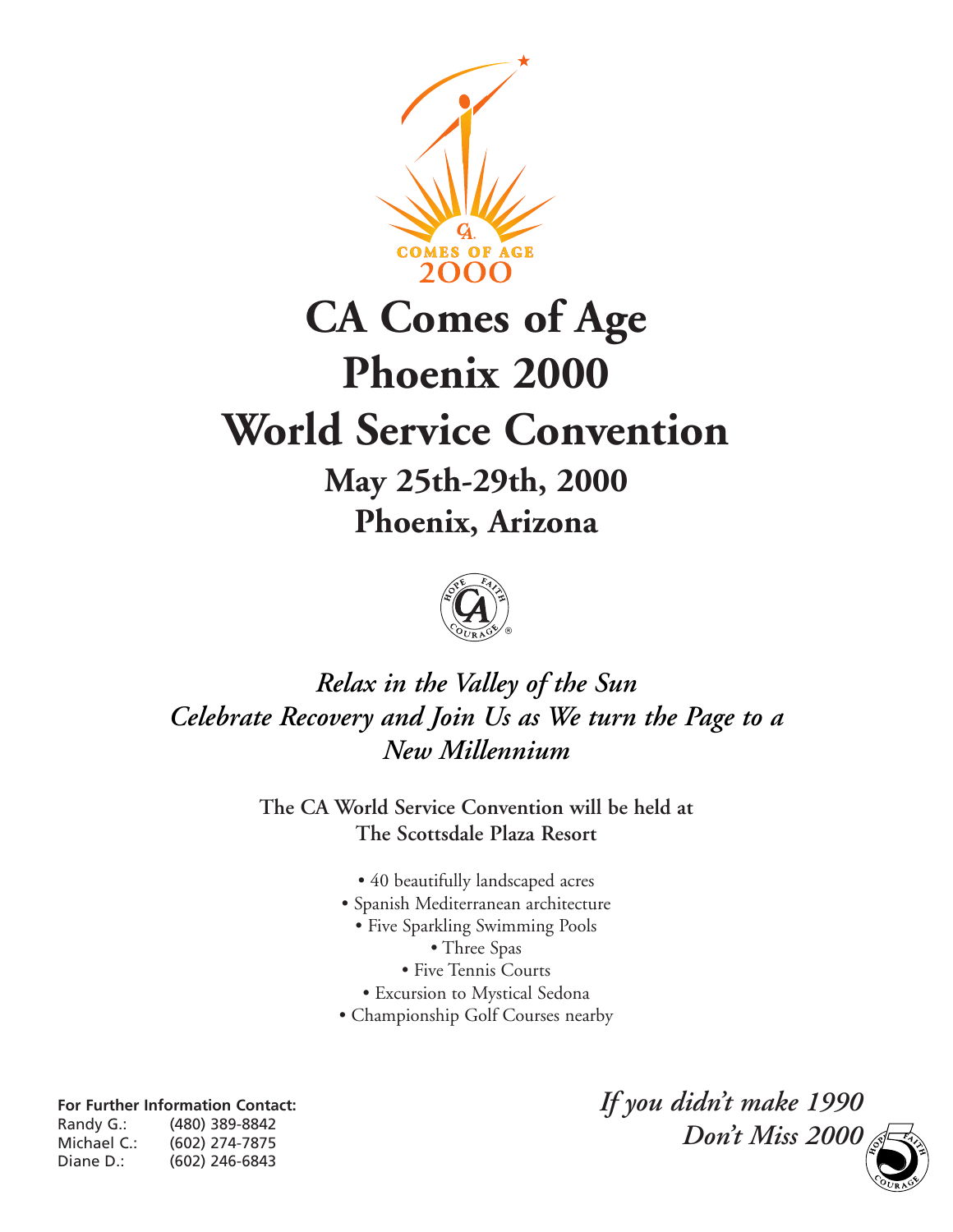# **How I Found Hope in the Rooms of Cocaine Anonymous**

#### **By Susan T., San Fernando Valley, CA**

When I first walked into the rooms of CA in July of 1984 I had no hope of ever having a life that did not include cocaine. I certainly did not believe in a Higher Power and didn't think that anything could or would change my life.

I had been using drugs for more than twenty years and by this time I had lost almost everything worthwhile in my life. I hadn't yet lost my children (at least physically), but that was just a matter of time, as they say. **HOPE** was not something I could count on.

What I heard in that first meeting changed my life. These people had once been as hopeless as I was, but said they had found a solution. As I listened to people share what had happened to them and how their lives had changed, I began to feel the **HOPE** that these people were talking about.

I actually thought that if this could work for them, and if they didn't have to do cocaine in order to live and deal with life, that there certainly was **HOPE** for me. So I kept coming back to the meetings. I did what others told me to do: It was suggested that I get a sponsor, read the Big

Book, work the steps of the program and try to cultivate a belief in a Higher Power, a power greater than myself. I started to do these things and soon my life started to change. I got a part time job, my kids wanted to actually be around me and my family started to talk to me again. As time went on I got more involved in the program, the meetings, and service work. Carrying this same message of **HOPE** to others became an important part of my Primary Purpose.

I have stayed sober since I walked into my first meeting back in 1984. **HOPE** is no longer just a word; for me it has become a reality. My life has changed in so many ways. I have my family completely back, and I have a career that I love (working in the field of recovery). I have friends that are always there for me no matter what, and I have a relationship that is built on friendship, trust and love.

I would not have any of these things if I didn't feel the **HOPE** in that first meeting. That same sense of **HOPE** has been present in every meeting that I attended since that first day.

There truly is **HOPE** in Cocaine Anonymous. I know that if I can stay sober you can too.

## **A New Sense of Hope**

### **By Steve E., Los Angeles, CA**

I still remember my first CA meeting. I went because my best friend needed help, even though I was pretty sure no Twelve Step program could help me. Spiritually, I felt dead inside. It had been such a long time since I had felt any sense of hope. On the rare occasions that I allowed my mind to dwell on my situation, I was convinced that I would drink and use until I died a miserable death.

I don't remember much of what was said at that first meeting. I do remember that I was envious of the speaker because he had used so much more cocaine than I ever had. I also remember that for the first time in my life I actually opened my mouth to say "My name is Steve, and I'm an addict." And when I said it, I knew it was the truth.

What I do remember most about that first meeting was that I heard people talking about surrender. You see, for so long I had been putting every ounce of energy left in my body into trying to convince everyone (including myself) that I was just fine, thank you. The truth was that I hadn't been anywhere near fine in a long, long time. But the people at this meeting said that they had been as helpless and hopeless as I was, and that it was okay to admit that I needed help. Even better, these people said that if I asked for help, they could share with me the same solution that had worked for them. When I heard this message, a glimmer of hope was kindled inside of me. Three days later I went to another meeting, where this flicker of hope was fanned again. As I continued to go to meetings and to take direc-

tion, this flicker of hope was fanned into a full-blown flame. Thanks to Cocaine Anonymous, I have now been clean and sober for more than seven years. I have truly been transformed from a Hopeless Dope Fiend into a Dopeless Hope Fiend!

## **UNITY CORNER**

### **The Gift**

### **By Roger H., Des Plaines, IL**

I have been sober since January 1989. I was fortunate enough to find recovery through a treatment center. While I was there, I was given the first gift on my road to recovery. I was introduced to the Twelve Steps of Cocaine Anonymous in that facility. The Steps have laid the groundwork for all the other miracles that have occurred in my life since that time.

The next gift I was given was the knowledge that my addiction is a disease, and that so many of the things I had done were done while I was in an altered state. Next came the realization that I was basically a good person. I was not the useless junkie that I perceived myself to be. Instead, I was just another misguided soul trying to find my way through the world.

The next gift I received was permission to not be responsible for all the world's problems. I learned that *I was not God*. I only had to worry about my own thoughts and actions. What other people did wasn't my concern.

The miracles continued to explode into my life. Today, my wife actually treats me like a worthwhile human being (and I work hard at behaving like one). My relationship with my two sons is the greatest joy in my heart on a daily basis. I have a sense of serenity in my life that I never thought possible.

All of these things are wonderful but none of them compare with the greatest gift of all. The Twelve Steps, the love of the people in the fellowship, my sponsor and sponsees all returned to me the greatest gift of all.

They gave me *"ME"*.

### **HOPE**

### **By Rhona C., Orange County, CA**

I have so much Hope for the future; and with that Hope, I have Faith that everything will be just wonderful as I continue to work the Twelve Steps on a daily basis. Life is good for me today — One Day At A Time.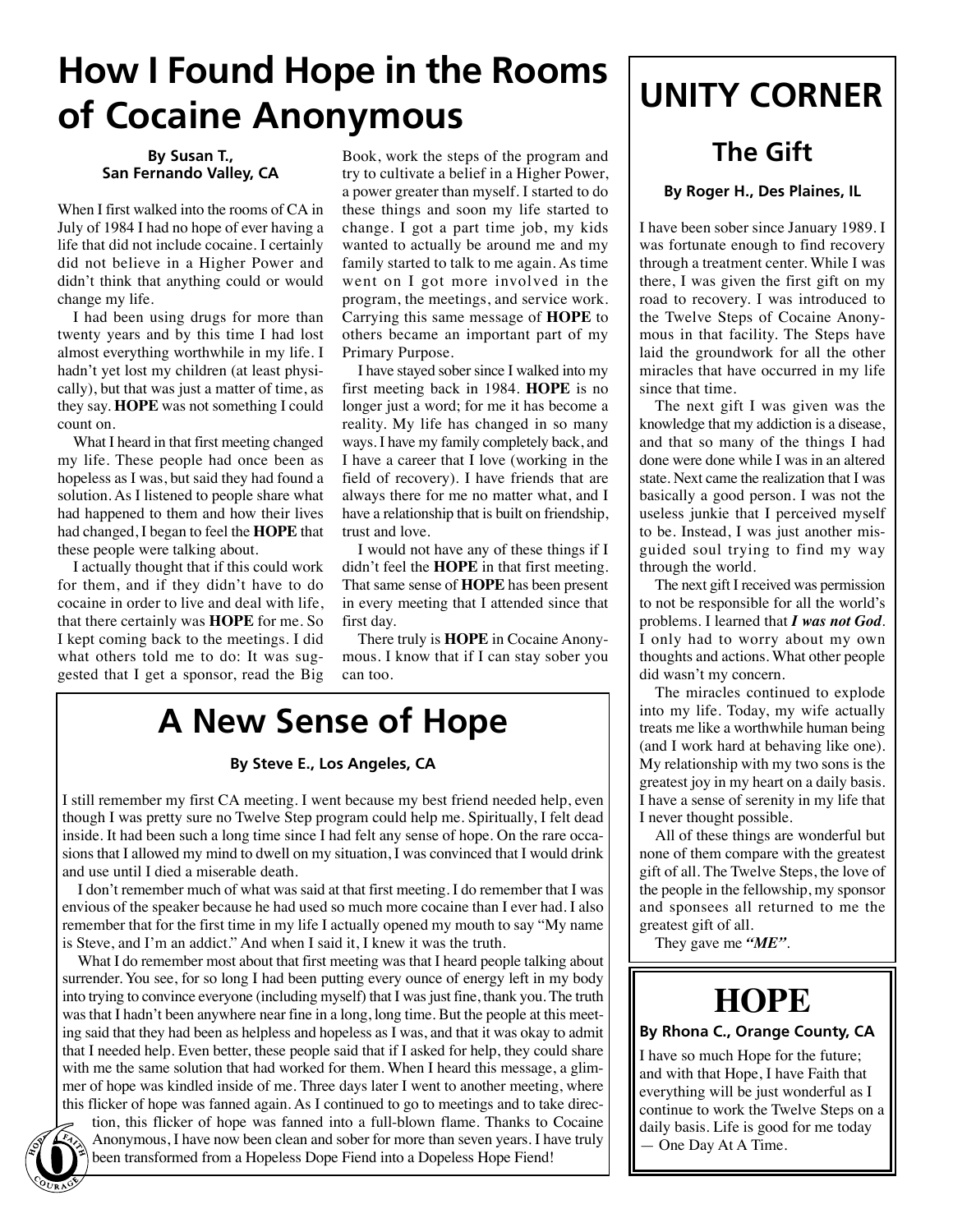# **H&I CORNER**

### **CA in Texas Prisons**

### **By Veronica S., Houston, TX**

On August 17, 1997 a few curious members of Cocaine Anonymous met in a small room in Houston, Texas for the purpose of revitalizing the Hospitals and Institutions Committee of CA Texas Area Service. They were not aware of the tremendous need that this small band of inexperienced trusted servants would have to face, but all were willing and a committee was formed. Being approached first by a department of corrections with the exact statement, "Where have you all been? We need you badly," we found ourselves with 23 meetings by our first year anniversary as a committee, 18 of which were prison meetings. Since other Twelve Step programs had been in the prison system years, we were the new kids on the block.

Still, our small group armed with the World Service H&I Guidelines met the challenge and when the prisons extended us invitations to their annual Twelve-Step group anniversaries we arrived in large numbers. Little did we know that on November 14, 1998 our Texas Area Service H&I Committee would be honored with the offer to be the first ever to have our own, stand-alone Cocaine Anonymous Hospitals and Institutions Prison Anniversary! It was held in Dayton, Texas. Fortyfive members of our Fellowship were in attendance. We heard the stories of one of our own H&I Chairpersons (Frank B.) and were also given the special treat of another Twelve Step group member's ("Fluffy") story which touched both inmates as well as others in attendance. There is already talk of other units considering CA for their own stand-alone prison anniversaries.

The Texas Area Service H&I Committee would like to take this opportunity to thank the corrections department's Volunteers Program, Texas Area Service, all the Groups in our area and the Cocaine Anonymous World Services Office, who have supported us and whose Hope, Faith and Courage have made our H&I Committee what it is today.

### WHAT'S A NICKEL?

By Chris P., Tulsa, OK

The following illustration was presented at the 1995 C.A. World Service Conference

- 1) A nickel a day per group (estimated 1,950 groups)  $X$   $565$   $DAY6 = $55,587.50$   $PEP$   $YEAP$   $6EVENTH$ TRADITION.
- 2) A NICKEL PER DAY PER PERSON (ESTIMATED 27,000 MEMBERS) X 565 DAYS = \$492,750.00 PER YEAR SEVENTH TRADITION.
- $5)$  A NICKEL PER DAY = \$18.25 PER YEAR. A NICKEL PER  $PAY = 182.5$   $CIGAPETTE6$ .

When you have a nickel, send it to us. It does make a difference!



### **Celebrate Around The World 2000**

We need Artwork for **"Celebrate around the World 2000"**, reflecting the theme:

### **"CA COMES OF AGE"**

*Send Shirt Shop Bids & Artwork no later than Aug. 15th, 1999. Call: Rose Jones (208) 734-5807*

### **Where to Write:**

**CAWS, Inc.** Board of Trustees P.O. Box 492013 Los Angeles, CA 90049-8013

**CAWSO, Inc.** Board of Directors 3740 Overland Avenue - Suite C Los Angeles, CA 90034-6337

**ATTN: NewsGram Editor** c/o CAWSO, Inc. 3740 Overland Avenue - Suite C Los Angeles, CA 90034-6337

*The NewsGram presents experiences and opinions of Cocaine Anonymous members. The opinions expressed herein are those of the individual contributors and are not to be attributed to nor taken as an endorsement by either Cocaine Anonymous or the NewsGram.*



## **http://www.ca.org**

**You can e-mail us at: cawso@ca.org** *Thanks for allowing us to be of service.* **7**<br>**7** *You can e-mail us at: cawso@ca.org*